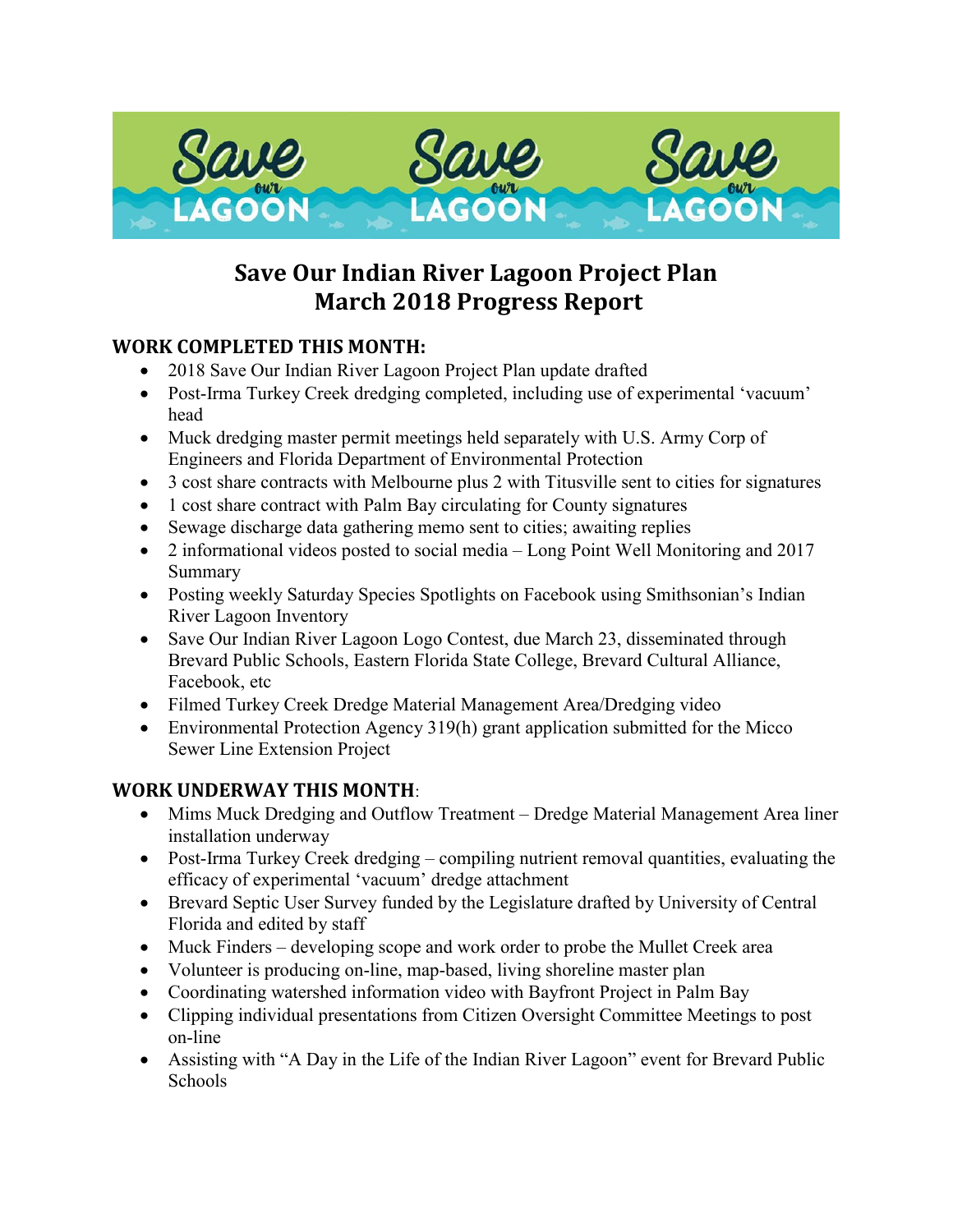

- Micco Sewer Line Extension Project  $-90\%$  design to be completed this month
- Investigating use of a Kilroy station in Grand Canal to facilitate on-going Florida Tech research

#### **MEETINGS THIS MONTH:**

- February 21 A Day in the Life of the Indian River Lagoon Informational Meeting
- February 23 Marine Resources Council Report Card Sneak Peak Presenter Brandon
- March 1 Lagoon and Lagers Presenter Virginia Barker, Tabling Brandon
- March 3 Art of Sustainability Information Table and Gyotaku Activity Save Our Indian River Lagoon staff
- March 2 FL Master Naturalist Program Habitat Evaluation Course Presenter Brandon
- March 6 Biosolid Digester Meeting with Gary Roderick
- March 9 Indian River Lagoon Vulnerability Assessment Meeting with Randy Parkinson
- March 13 East Merritt Island Homeowners Association Presenter Brandon
- March 13 Holy Trinity Environmental Club Presenter Brandon
- April 2 North Merritt Island Homeowners Association Presenter Walker Dawson
- April 13 Indian River Lagoon Social Marketing Meeting at Marine Resources Council Lagoon House

#### **WEBSITE AND SOCIAL MEDIA LINKS:**

Website:<http://www.brevardfl.gov/SaveOurLagoon> Facebook: [https://www.facebook.com/BrevardCountySaveOurLagoon;](https://www.facebook.com/BrevardCountySaveOurLagoon) Instagram:<https://www.instagram.com/saveourlagoon/> YouTube:<https://goo.gl/GBh6xU>

#### **UPCOMING LAGOON SCIENCE FORUMS AND PUBLIC EVENTS:**

April 14, 2018: Tortoise Island Block Party, Free to the Public May 19, 2018: Waterfest at Kiwanis Island Park. Free to the Public

#### **UPCOMING VOLUNTEER PARTICIPATION OPPORTUNITIES:**

Fish Kill Response Cleanup: contact Desiree Lesko of Keep Brevard Beautiful at [desiree.lesko.kbb@gmail.com](mailto:desiree.lesko.kbb@gmail.com) or call 321-631-0501

Oyster/Living Shoreline Projects - go to<http://restoreourshores.org/volunteer-we-need-you/> March 9, 17, 24, 31, April 7, 21, & 27, 8:00am–12:00pm, Restore Our Shores - Oyster Shell Bagging. Multiple dates and other oyster related events in March and April. To be an Oyster Gardener, contact Katey Leban at [kleban@brevardzoo.org](mailto:kleban@brevardzoo.org) or 321-254-9453 ext 376

Litter Control - April  $7<sup>th</sup>$ , 2018: Trash Bash county-wide organized by Keep Brevard Beautiful Lagoon Friendly Lawns – contact Kaylyn Palmer of Keep Brevard Beautiful at 321-631-0501 Muck Finders - contact Jared McNally, jared@mrcirl.org, at the Marine Resources Council